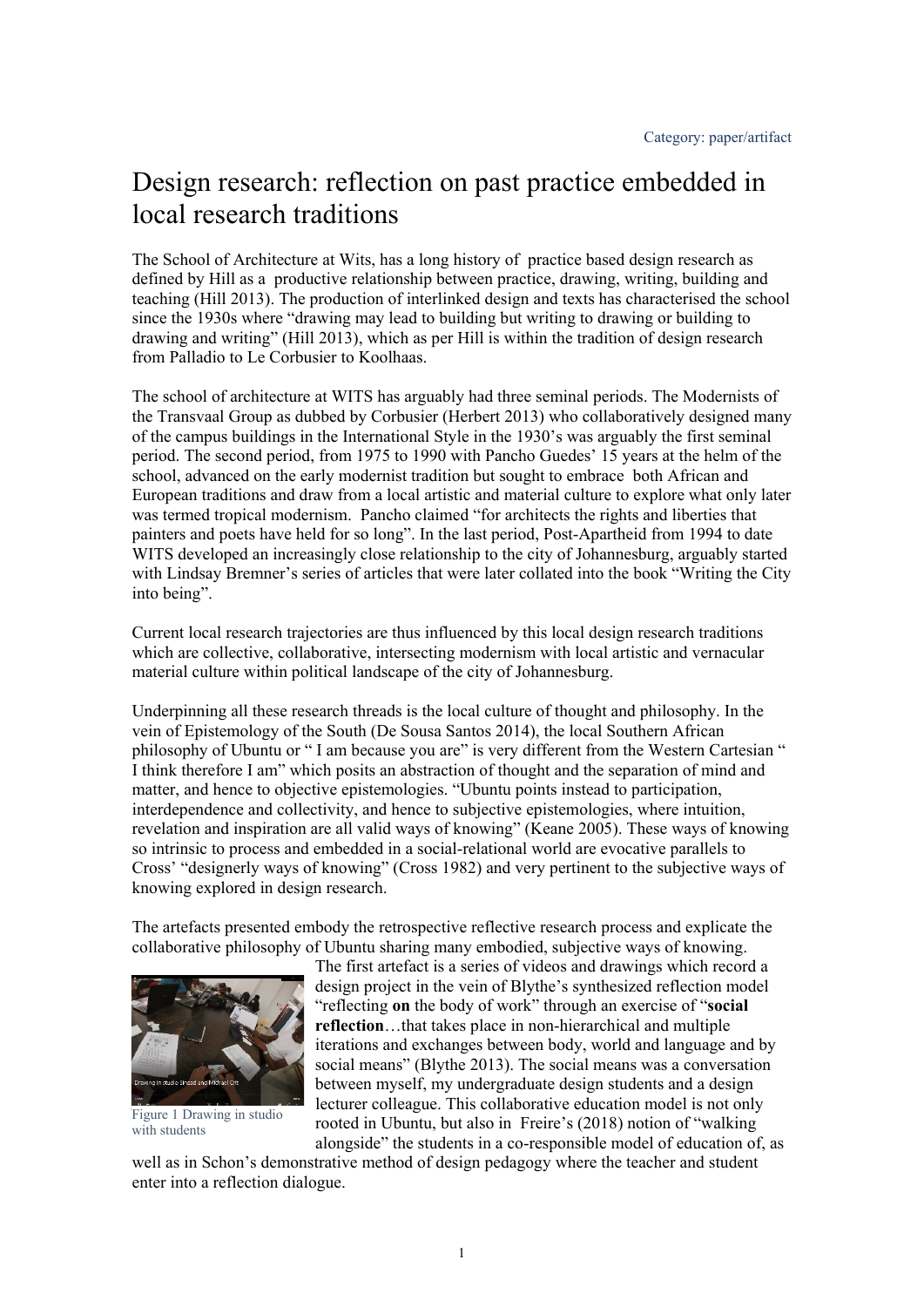

Figure 2 Poster of reflective exercise- in situ in the studio- authors own



Figure 3-6 Social reflection- conversation with students and colleague around the reflectivce exercise in the studio- Wits

The exercise proved fruitful drawing out myriad fascinations and common threads in my body of work. A deep and recurring engagement with the local "highveld" landscape, topography and water especially as expressed in section, that emerges within the critical regionalism and local material culture grounding at WITS, and is developed through formative engagement with the work of the Porto school of modernists at the FAUP ( Faculty of Architecture of the University of Porto) including Siza Vieira and Souto Moura.

The other insight gained was that this exercise obscured or did not reveal all types of knowledge as it was after all just a snapshot of favorite or memorable projects from a body of work that spanned more than 20 years and 270 projects. In drawing an archive timeline, the second artefact, I attempted to reveal other types of knowledge.



Figure 7 Archive timeline- my design "diverse"practice over last 20 years with a SA GDP overlay

The timeline revealed more quantitative knowledge on my practice tracking projects by year and type, showing a focus on residential(yellow) and hospitality(blue) projects, as well as a thread of landscaping(green) projects that overlap with these. It tracked the projects and revealed the property and economic cycles of boom and bust over the last 20 years, as well as the inherently collaborative nature of my practice, where close and recurrent relationships were developed with some clients and close female colleagues running other practices, as well as with certain contractors. These collaborations were reflective of a more open and democratic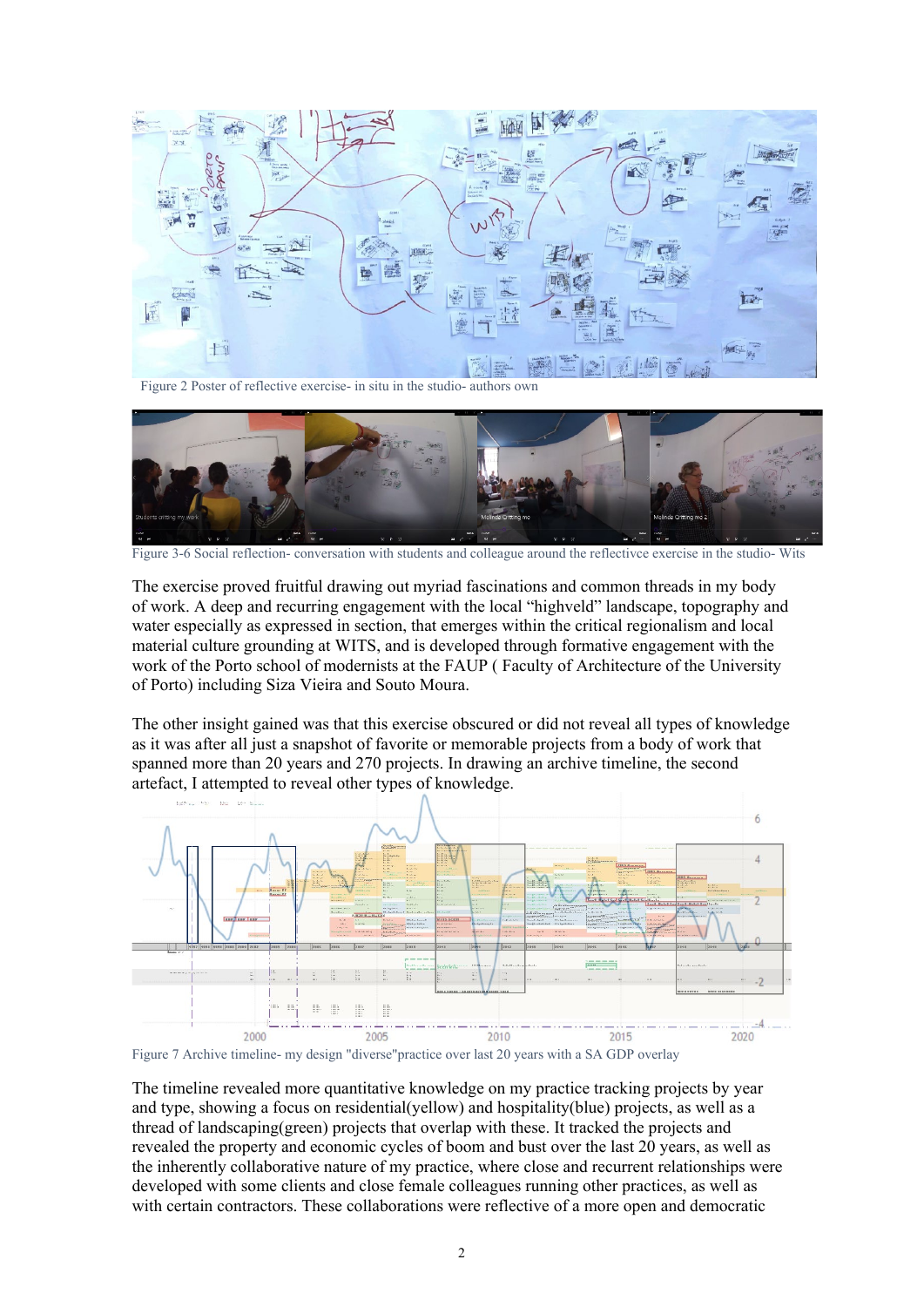practice, where the architect is not the sole purveyor of design knowledge but rather facilitates "participation, interdependence and collectivity" (Keane 2005). The architect is both "central and marginal simultaneously" (Hughes 1998) by virtue possibly of her gender, the philosophical grounding of core Ubuntu values which are a core part of the Wits tradition where there is a recognized need for solidarities, and run counter to architecture as an individualistic and competitive pursuit as framed so often in modern capitalist countries.

Both the timeline and the reflective drawing/curating/ pedagogical exercise are revisited, adding, subtracting, re-arranging, re-mining for further insight, "looking within creative work for something, that you're not sure what it is, perhaps you don't necessarily find it at all, maybe what you find is its' direction, which is its' future" (Lowe 2019).

## Bibliography

Blythe, Richard. 2013. "What if Design Practice Matters? Part 2." In *Design Research in Architecture: an overview*, edited by Murray Fraser, 61-69. Ashgate.

Cross, Nigel. 1982. "Designerly ways of knowing." *Design Studies* 3 (4): 221-227.

De Sousa Santos, Boaventura. 2014. *Epistemologies of the South: justice against epistemicide.* Boulder: Paradigm Publishers.

Herbert, Gilbert. 2013. "Working as a Team- from the Transvaal Group to the John Moffat Building." In *The collaborators : interactions in the architectural design process*, by Gilbert Herbert and Mark Donchin. Burlington: Ashgate Publishing Company.

Hill, Jonathan. 2013. "Design Research: The First 500 years." In *Design Research in Architecture: an overview*, edited by Murray Fraser, 15-34. Ashgate.

Hughes, Francesca. 1998. "An Introduction." In *The architect reconstructing her practice*, edited by Francesca Hughes, x- xix. MIT Press.

Keane, Moyra. 2005. "Understanding science curriculum and research in rural KwaZulu-Natal." *WiredSpace- Wits Insitutional Repository-Electronic Theses and Dissertations (ETD Collection).* http://wiredspace.wits.ac.za/handle/10539/1508.

Lowe, Jennifer. 2019. "Jennifer Lowe." In *By Practice, By Invitation: Design Practice Research in Architecture and Design at RMIT 1986-2011*, edited by Leon Van Schaik and Anna Johnson, 71-75. New York, Barcelona: Actar Publishers.

RIBA. 2014. "How Architects use Research?" *www.architecture.com.* Accessed March 2020. https://www.architecture.com/-/media/gathercontent/how-architects-use-research/additionaldocuments/howarchitectsuseresearch2014pdf.pdf.

Schon, Donald A. 1983. *The Reflective Practitioner.* New York: Basic Books Inc. Van Schaik, Leon, and Anna Johnson. 2019. *By Practice, by invitation: Design Practice Research in Architecture and Design at RMIT 1986-2011.* Third. New York, Barcelona: Actar Publishers.

## Design Driven Research

My design research is currently at a curatorial stage of reflection **on** a body of work (Blythe 2013) based on Schon's ideas of the reflective practitioner (Schon 1983), merged with the "social reflection" (Blythe 2013) which so closely mirrors the social-relational philosophy of Ubuntu. The practitioner reflects on the body of work, and draws connections between their own projects, as well as with precedent projects of other architects as evidence of a "community of practice" (Van Schaik and Johnson 2019). Then the practitioner invites a local community, in this case students and a colleague into the conversation, both to question but also possibly to illuminate further tacit knowledge. Methods of reflective practice based design research include drawing, photographing, analyzing, curating as well as the performative "reflective conversation with a unique and uncertain situation" (Schon 1983, 130).

Keywords

Practice based design research; reflection